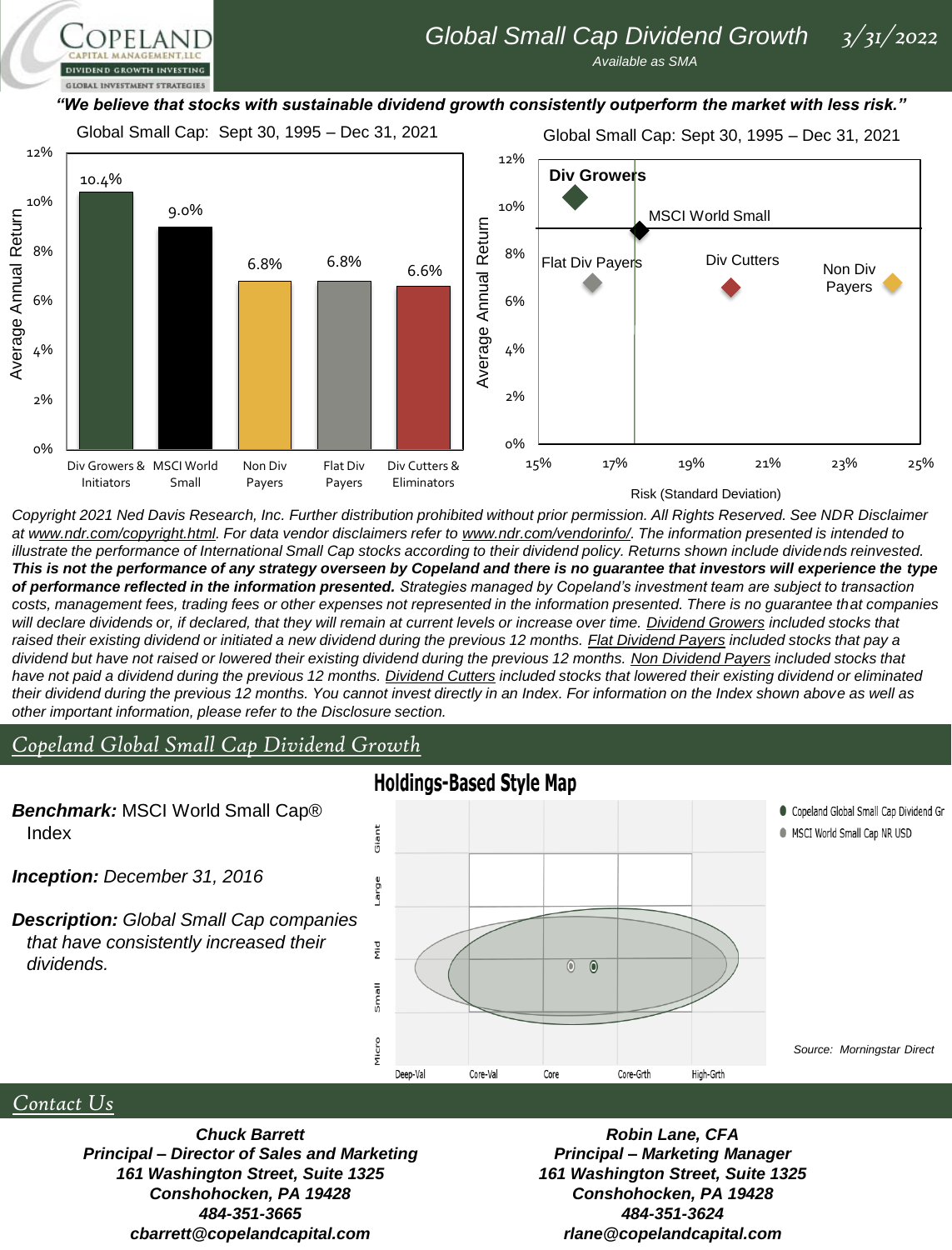## **Stock Universe**

*Global Small Cap companies that have consistently increased their dividends*

## **Stock Selection**

*Top ranked stocks based on our multi-factor fundamental model*

## **Sector Selection**

*We are benchmark aware, however sector and regional weightings are largely a byproduct of underlying security* 

*selection*

**Portfolio**

*Approximately 100 holdings made up of companies that have consistently increased their dividends*

Dividend Growth defines our universe, drives our total return solution and is the centerpiece for our research process.

Dividend Growth stocks are ranked using a proprietary fundamental ranking system. This model evaluates multiple factors in an effort to establish each company's ability to grow its dividends in the future.

Factors we have found to be predictive of strong dividend growth and total returns include:

- ➢ **Dividend Coverage**
- ➢ **Free Cash Flow Generation**
- ➢ **Growth in the Underlying Business**
- ➢ **Return on Capital**

Top-ranked stocks within the model are subject to deep fundamental analysis.

## *Stock Selection Process*

Stocks are sold for the following reasons:

- ➢ Dividend Cut: Any holding that cuts or fails to raise its dividend is sold.
- ➢ Dividend Quality: Portfolio candidates must meet minimum thresholds of cash flows and earnings supporting the dividend. Violation of these thresholds has been found to be predictive of a future dividend cut.
- ➢ Quantitative Ranking Deteriorates: Problems are often exhibited in the quantitative rankings when factors such as earnings momentum, cash flow or return on capital deteriorate. These are red flags for detailed analyst review.
- ➢ Fundamental Concerns: Analysts are continuously questioning the competitive advantage of the company, as well as macro, regulatory or secular themes, with a focus on identifying risks to the dividend.
- $\triangleright$  Cap Size Graduation: If a security exceeds the maximum acceptable market cap ceiling for the strategy it is sold from the portfolio.

## *There is no guarantee that companies will declare dividends or, if declared, that they will remain at current levels or increase over time.*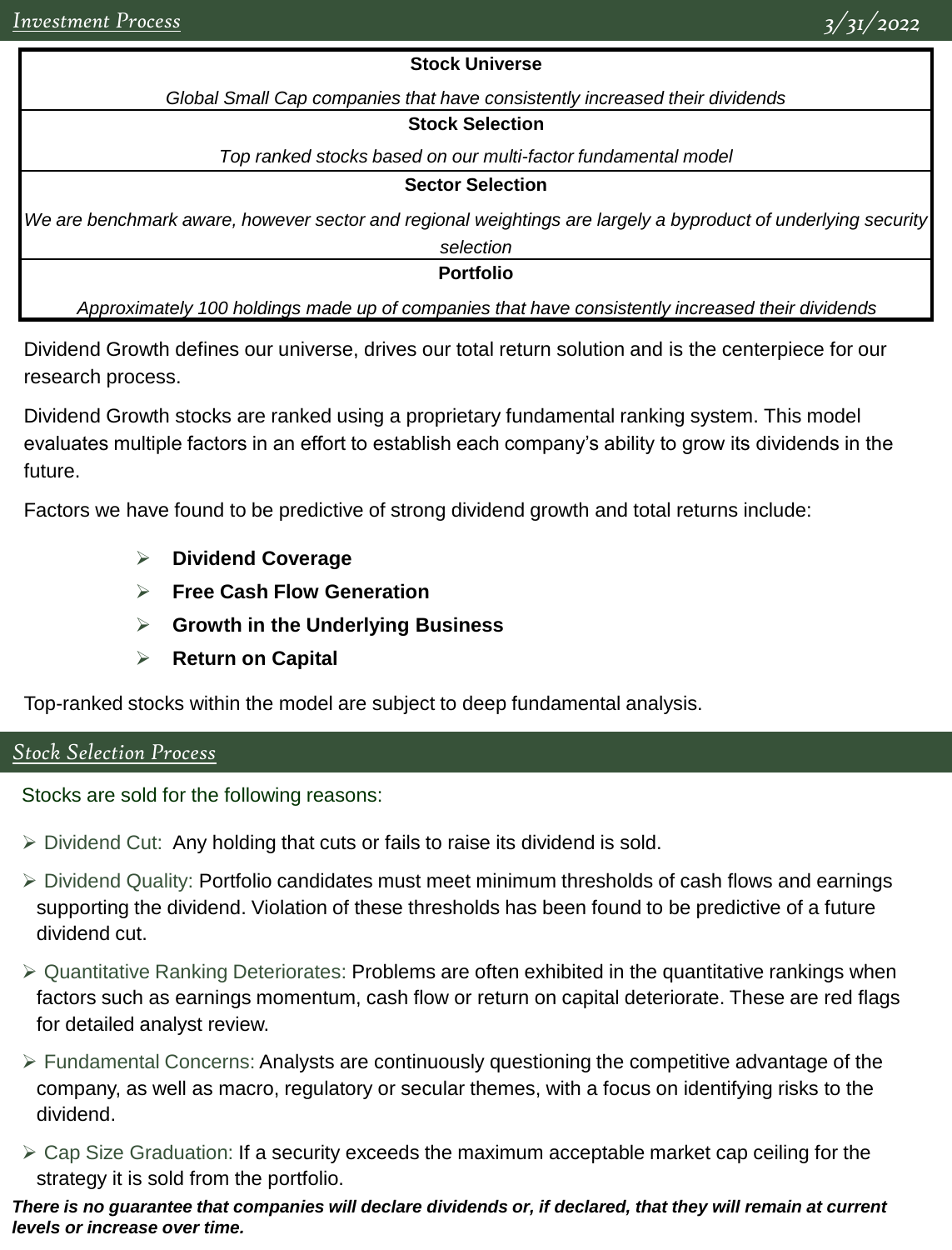

Time Period: 1/1/2017 to 3/31/2022 Source Data: Gross, Monthly Return

| Std<br>Dev<br>(9/6)             | Beta<br>VS.<br>Market | VS.<br>Market<br>(9/6) | Appraisal<br>Ratio | VS.<br>Market<br>( %) | Sharpe<br>Ratio | Error<br>VS.<br>Market<br>(%) | Observs.                       |
|---------------------------------|-----------------------|------------------------|--------------------|-----------------------|-----------------|-------------------------------|--------------------------------|
| 15.25                           | 0.81                  | 6.14                   | 0.52               | 95.12                 | 0.28            | 4.89                          | 63                             |
| 18.40                           | 1.00                  | 0.00                   |                    | 100.00                | 0.16            | 0.00                          | 63                             |
| Return<br>(%)<br>15.53<br>10.30 |                       |                        |                    |                       |                 |                               | Tracking<br>Alpha<br>R-Squared |

FOR BROKER DEALER AND INSTITUTIONAL USE ONLY. NOT FOR PUBLIC OR CLIENT USE.

#### Source: Morningstar Direct

## **Calendar Returns**



Copeland Global Small Cap Dividend G

#### Annualized Returns



Source: Morningstar Direct

*The data quoted in the charts above represents past performance and does not indicate future returns. Returns for periods of greater than one year are annualized. Gross returns include transaction costs, but do not reflect the deduction of investment advisory fees. This presentation is intended as a oneon-one presentation and performance is reported gross of advisory fees. A client's return will be reduced by the advisory fees and any other expenses it may incur in the management of its investment advisory account. Copeland's management fees are described herein and in Copeland's ADV Part 2A. After-tax*  results will vary from the returns presented here for those accounts subject to taxation. Performance results of the composite are based on U.S. dollar returns. Please refer to the Disclosure sections for additional information and Net Performance. **Alpha** is a measure of the difference between actual returns and expected performance, given the level of risk as measured by beta, where beta measures sensitivity to index movements. **Beta** is a measure of the volatility, *or systematic risk, of a security or a portfolio in comparison to the market as a whole. Standard deviation is a measure of the variability of returns - the higher*  the standard deviation, the greater the range of performance (i.e., volatility). *Upside Capture ratio* measures the manager's overall performance to the benchmark's overall performance, considering only quarters that are positive in the benchmark. An Up Capture ratio of more than 1.0 indicates a manager *who outperforms the relative benchmark in the benchmark's positive quarters. Downside Capture ratio is the ratio of the manager's overall performance to*  the benchmark's overall performance, considering only quarters that are negative in the benchmark. A Down Capture ratio of less than 1.0 indicates a *manager that outperformed the benchmark in the benchmark's negative quarters. <i>Tracking Error* is a measure of how closely a portfolio follows the index to *which it is benchmarked. Due to methodology differences in calculating performance, Morningstar performance numbers may vary slightly from other providers. © 2019 Morningstar, Inc. All rights reserved. The Morningstar information contained herein: (1) is proprietary to Morningstar and/or its content providers; (2) may not be copied or redistributed; and (3) is not warranted to be accurate, complete or timely. Neither Morningstar nor its content providers are responsible for any damages or losses arising from any use of this information. Copeland does not review the Morningstar data. This presentation allows you to compare the performance history of Copeland's strategies with its benchmark. Total return is calculated assuming reinvestment of all dividends. For performance numbers current to the most recent month-end, please contact us at 484-351-3700.*